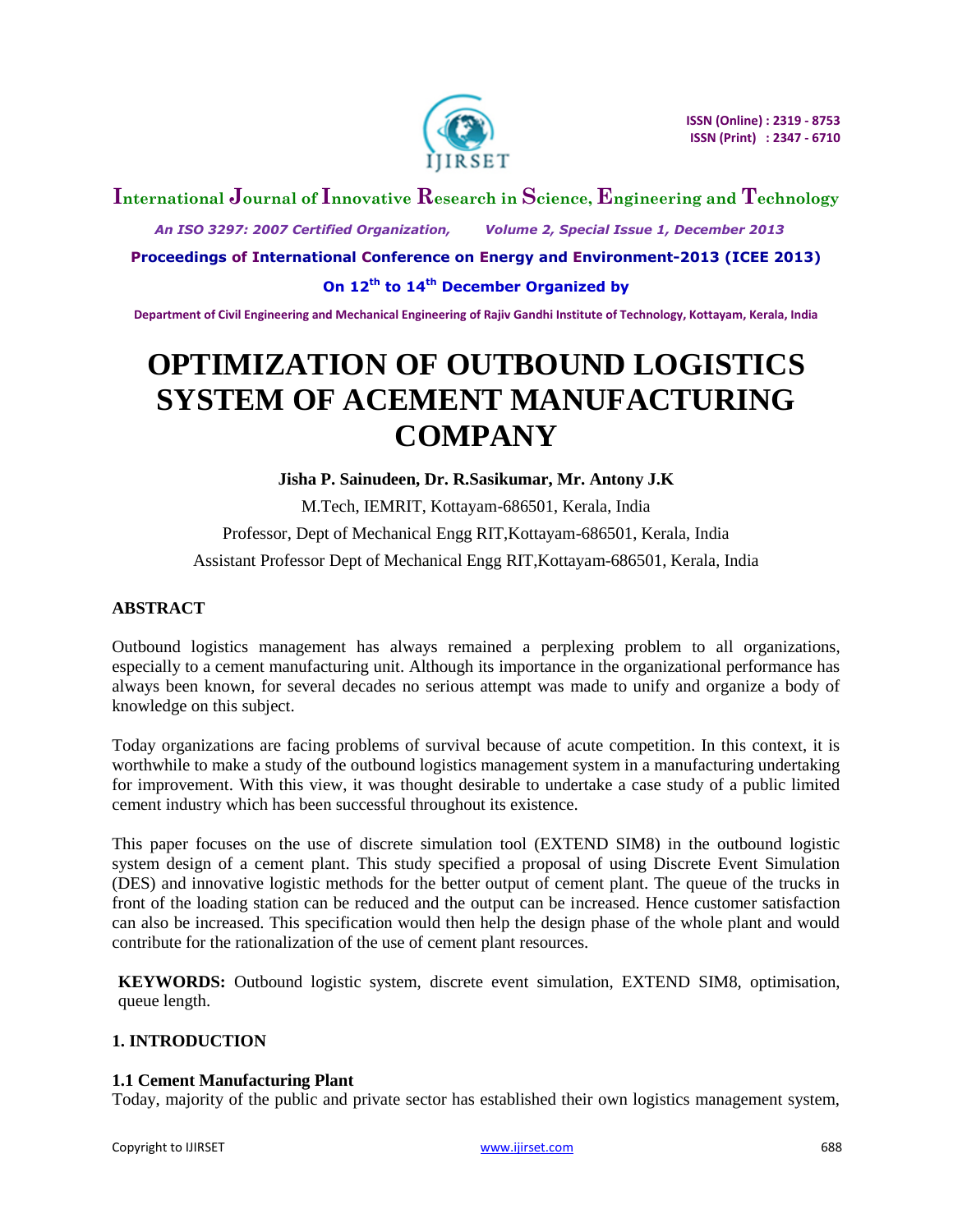mostly on the lines of well established practices, with a view to have maximum output and customer satisfaction. Now a day"s organizations are facing problems of survival because of acute competition. Only those organizations can meet the competitions effectively can have a hold on the market. With this end in view, it was thought desirable to undertake a case study of a cement manufacturing organisation which has been successful throughout its existence.

Cement is the key factor in the building and construction industry and it definitely influences many other industries. Hence cement manufacturing industry is one of the key industries in the world economy.

In this type of factory, the flow of cement (outbound logistic system) could be enormous; more than 120 trucks per day with more than 700 tons of cement are loaded by truck every day and more than 2400 tons of cement is loaded by wagon in every two days. The need for a great logistic system is then crucial.

#### **1.2 General Outbound logistics system**

The various entities come in the outbound logistic system under study include:

Parking area, where trucks wait for the registration of their arrival;

**Entrance and exit gates –** check zones:

**Sales office** where sales invoice number is given to the trucks;

Packing and Loading of cement product into bulk trucks and wagons in silos, where the truck and wagon are filled through automated equipment directly from the storage area.

It is then possible to identify problematic areas and respective aims which are discussed in the following paragraph.

**Loading processes** – the aim is to avoid errors in loading, making use of standard loading times;

**Traffic Jam -** Avoiding plant overcrowding and traffic jams inside of the plant;

**Rationalizing the use of resources** (gates, loading places or human resources) and allowing flexible reactions to specific customer requirements.

The main issue of this project will involve the integration of outbound logistics system and a discrete

– event simulation software tool (EXTEND SIM8). This approach will help to find out a high performance configuration and control of logistic components in cement plants. These components include weighing systems in both entrance and exit gates, registering and managing customer orders and requirements, truck flow control, etc.

Our project focuses on the identification of bottlenecks in the system, finding a set of possible solutions and choosing the best one. Discrete Event Simulation (DES) is used for this purpose (Francis, McGinnis, and White 1992).

## **1.3 Discrete Event Simulation (DES)**

DES is the act of imitating the behaviour of an operational system or process using an analog conceptual model on a computer. The arguments below will help understand why simulation would be a useful tool:

- All processes have stochastic behavior (Kulturel, 2007);
- It is a complex system with many resources and non deterministic conditional routing decisions (Pegden, 2007);
- 3D graphic and animation is relevant for easy demonstration and presentation;
- Need for simulating crashes and breakdowns in real processes (e.g. Printer breakdown, electronic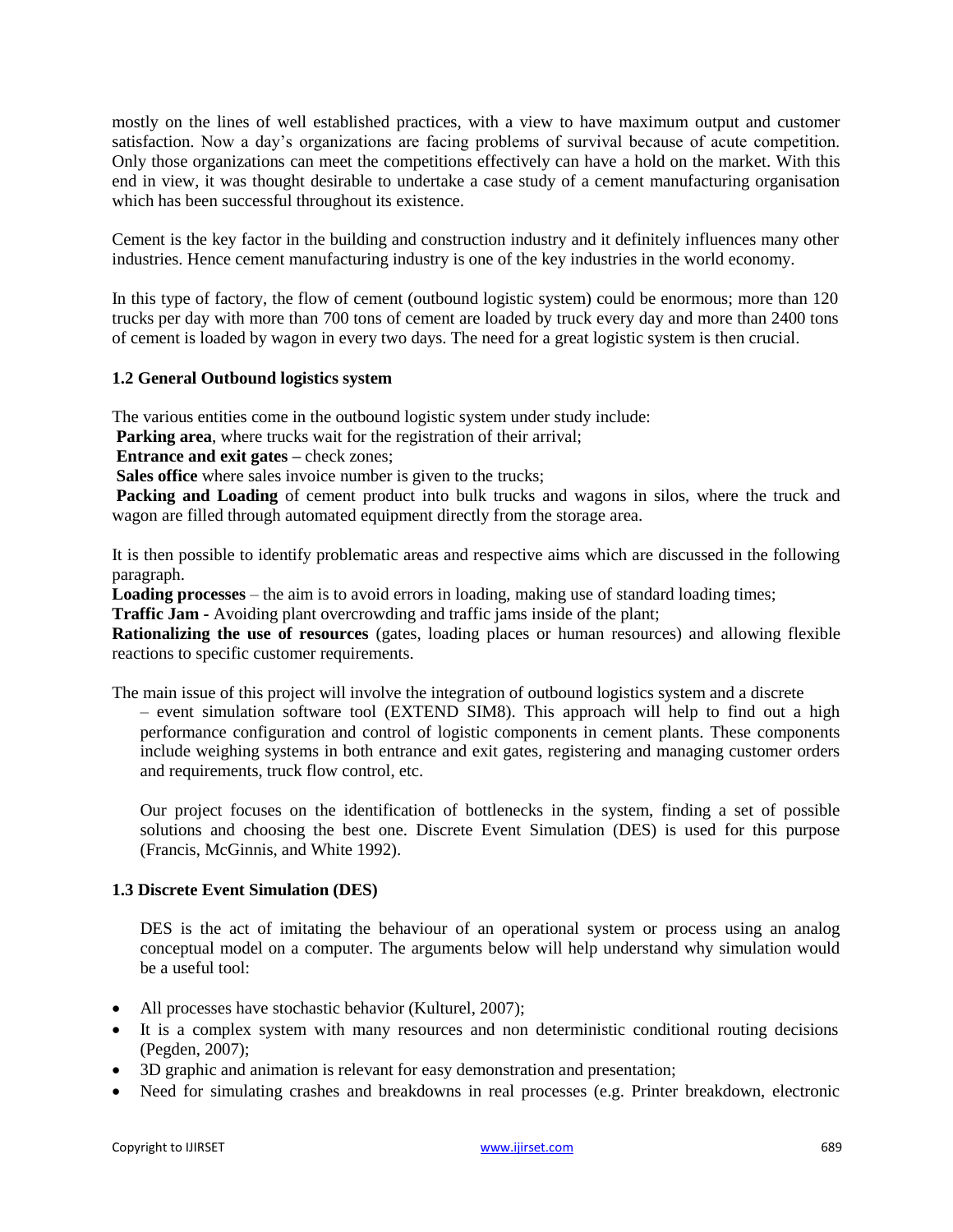failures, human errors etc.);

Need for analysis of time dependent patterns of demand and facilities/ resources availability.

## **1.4 EXTEND SIM8**

EXTEND simulation software, a highly respected off – the – shelf discrete event simulation methodology that can rapidly develop a wide range of process models. Models in EXTEND are structured by connecting library block components that logically describe the process or system that is modeled. EXTEND is uniquely powerful in its ability to structure scenario input data within its own internal relational database. The behavior of the analytical model should match the one observed in the original entity (Susan, Gordan and John (2005).In order to ensure that the model is valid, a validation phase is required to check that the results given by the model match what we see in the original entity [4].

EXTEND simulations software is chosen in a perspective of a new challenge in this area (other simulation tools are discussed in Dias, Pereira, and Rodrigues 2007), and the issues below gained a great relevance for this project:

- Testing a new simulation tool for setting it as a part of currently used internal logistic system;
- Testing new possibilities for introducing this new simulation tool for educational purposes in our department (Vik 2010).

#### **1.5 Integration of a Simulation tool and the Logistic system**

According to mentioned issues, it is possible to identify why implementation of DES would be relevant in the context of a cement company:

- Currently used logistic application manages the flow of trucks in the plant;
- It helps answer what if questions, checking (testing) the impacts of system changes;
- The plant processes and control logic are in the minds of managers and changes are made based on their knowledge (experience) and not on proved scenarios.

There are two approaches to make use of the integration of the tool:

The first approach can help in redesign tasks, testing different scenarios and suggesting confirmation changes. The simulation model gives answers to "what – if" analysis and shows impacts and influences of tested changes in the overall performance.

The second approach is to make use of simulation for the implementation of a new logistic system in a new plant. In this case, simulation is a great tool and the 3D animation will help visualize a non – existing system and it is therefore possible to suggest and configure a complete system before its implementation in the plant.

According to the number of known projects, it is possible to say that redesign tasks are much more often than the design of completely new logistic systems (Kulturel 2007) (Vik 2009).

## **2. PROBLEM DESCRIPTION ANDPROJECT STEPS**

Our simulation approach included the steps proposed in Muther (1973), Taylor (2008), Zelinka (1995), and are illustrated below: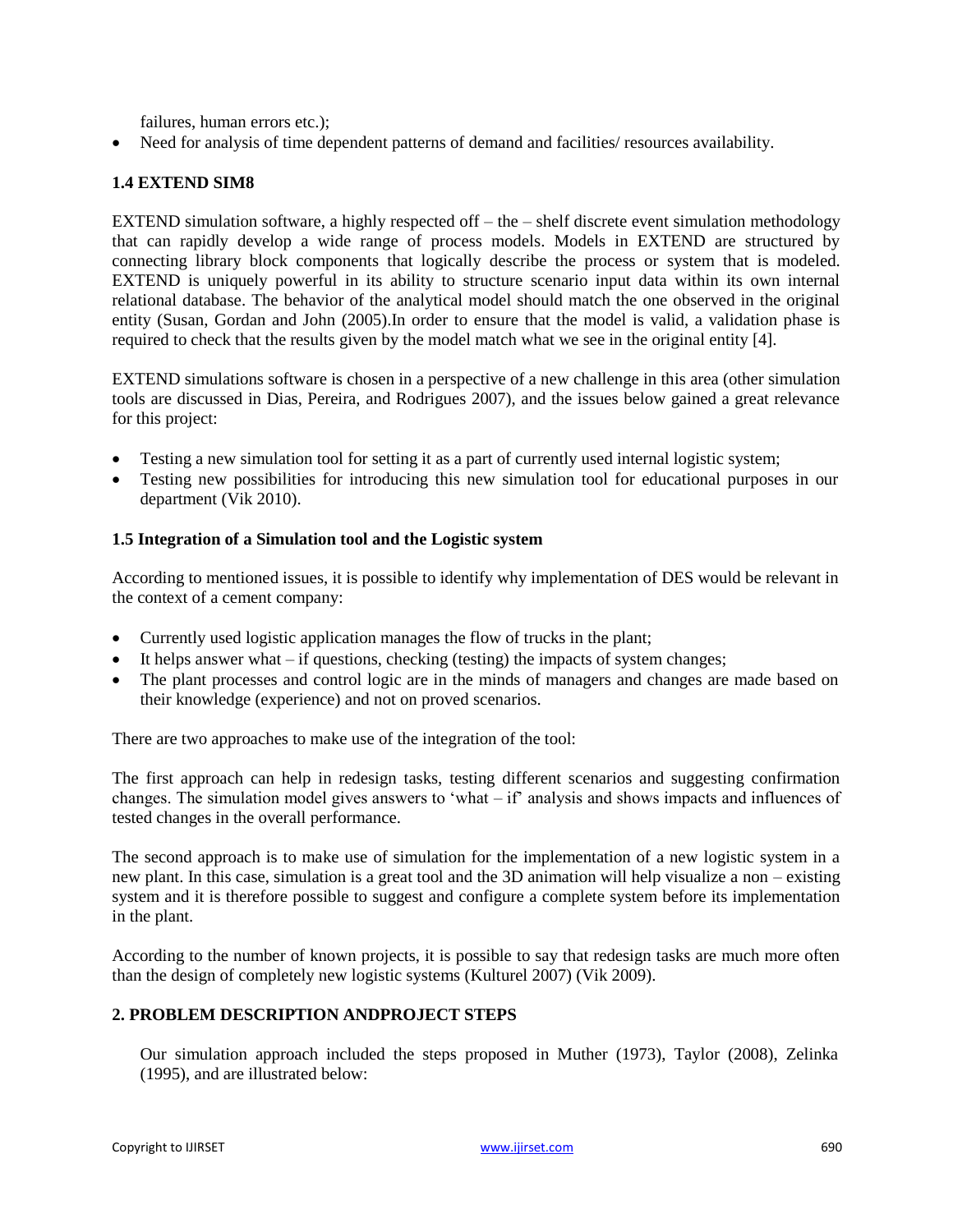#### **i) Definition of project aims**

- Definition of exact project targets according to customer requirements;
- Setting of system"s borders and level of detail.

#### **ii) Processing of input data**

- Technical data (facilities data, delay time, processing time, production areas, type of probability distributions followed in each station etc);
- Organization data;
- Business data.

#### **iii) Creation of simulation model**

- Conceptual model (schematic);
- Computer model.

#### **iv) Simulation run and experiments**

- Validation and model verification;
- Setting of parameters, length of simulation run;  $\Box$  Running of experiments.

#### **v) Interpretation of results and implementation**

- Data analysis;
- Interpretation of results, their presentation and comparing suggested alternatives and scenarios.

#### **2.1 Short description and definition of project aims**



In Figure 1, there is a schema of this system. There are several trucks which are outgoing trucks with final cement products. These trucks must go through the entrance gates where they are registered. After that they are sent into sales office where they are issued a sales advice. Then they are sent into correct location in the plant for loading cement products. Before and after loading, the trucks are weighed and final checking, they can leave the plant through the exit gates.

Through a preliminary analysis, some predictable problems would arise. Mainly, in this type of factories, the length of queues in some specific factory facilities – entrance gates, for example, always constitutes a relevant problem, causing long waiting times for trucks. Usually this problem is due to inadequate number of facilities/ resources available or too long loading times. Also, an inadequate control of work flows would lead to:

- Wrong destinations associated to trucks, once inside the plant;
- Trucks waiting even when facilities are available;
- Traffic jam inside plant etc.

Though, DES could be powerful tool to improve processes and draw suggestions for modern control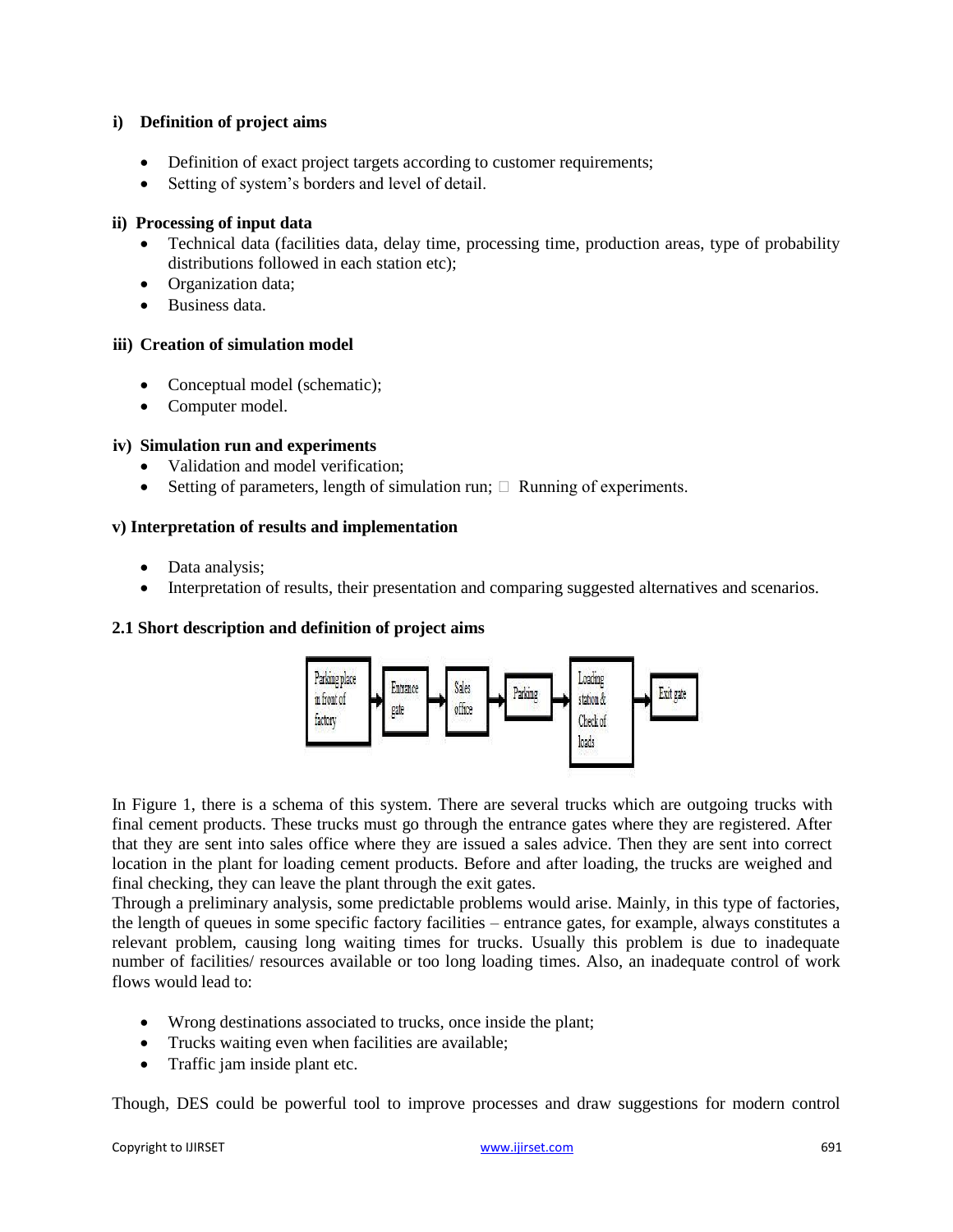systems implementation (Benjaafar, Heragu, and Irani 2002).

### **2.2 Processing of input data**

For a correct analysis and the creation of an adequate simulation model, it is necessary to use valid data such as:

i) Definition of operations which includes which type of probability distribution followed in the entry gate, sales office and loading station, waiting times and processing times.

ii) Layout specifications and truck routings.

iii) No of workers.

These data are processed for making analysis and formatted to EXTEND SIM8 as it is shown in Figure 2 (Arrival pattern of empty trucks).



FIGURE 1. SCHEMA OF AN OUTBOUND LOGISTIC SYSTEM

Through a preliminary analysis, some predictable problems would arise. Mainly, in this type of factories, the length of queues in some specific factory facilities – entrance gates, for example, always constitutes a relevant problem, causing long waiting times for trucks. Usually this problem is due to inadequate number of facilities/ resources available or too long loading times. Also, an inadequate control of work flows would lead to:



FIGURE 2: REPRESENTATION OF ARRIVAL PATTERN OF EMPTY TRUCKS IN ENTRANCE GATE IN EXTEND SIM8.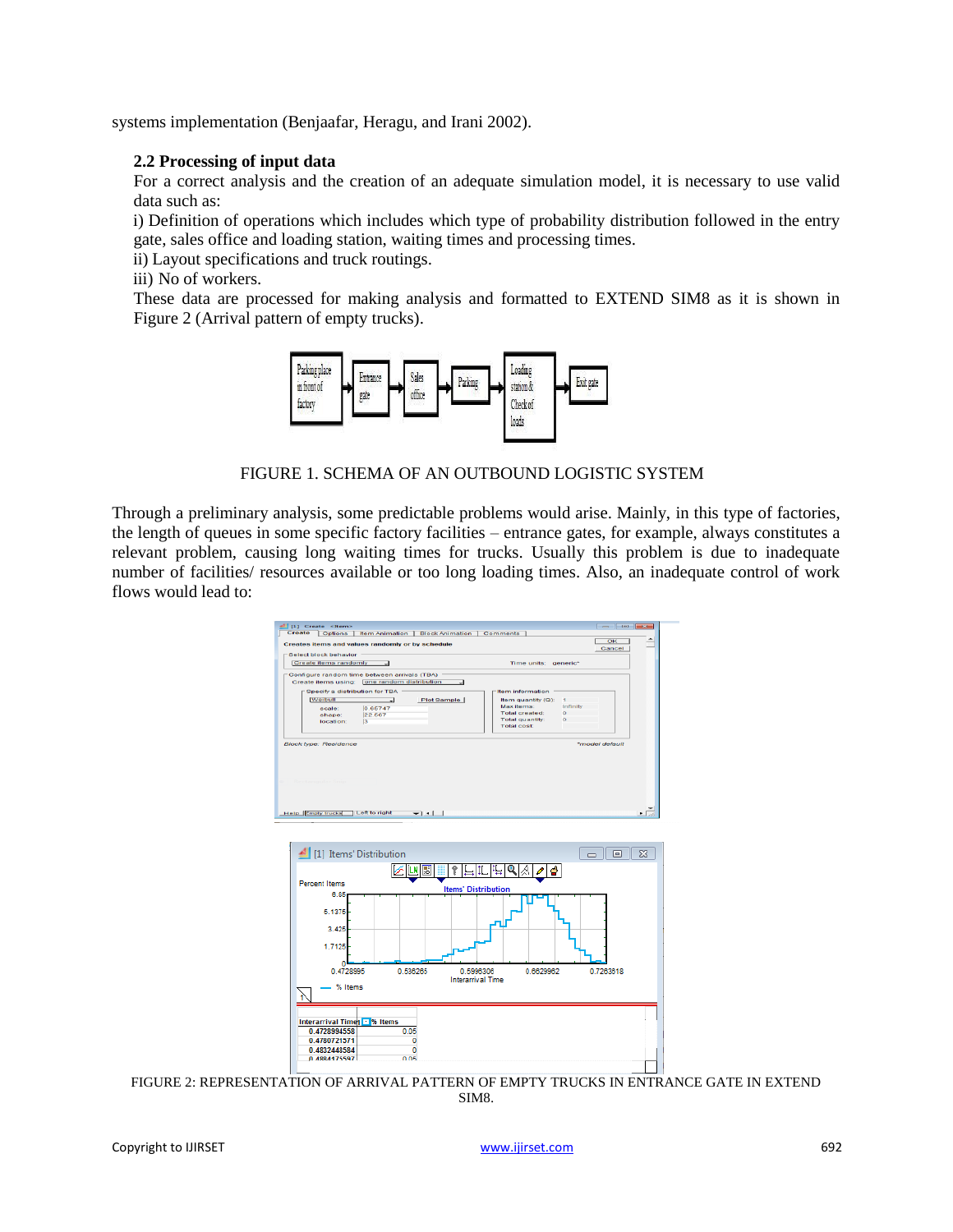For each station, there is an arrival pattern. That is a type of probability distribution. The above figure shows the arrival pattern in entrance gate. Like that, there is an arrival pattern in sales office and loading station too.

### **2.3 Creation of the simulation model**

Simulation is used for the implementation of a new logistic system in a plant. DES could be a powerful tool to improve processes and draw suggestions for modern control systems implementation in a process industry. Simulation modelling not only allows the company to understand the current business situation but also helps to understand and learn the "complexities of dynamic behaviour" thus, gaining insights to process improvement. Here the tool adopted is "EXTEND SIM8".

#### **2.3.1 Assumptions in the simulation model**

- All processes have stochastic behavior, so for looping discrete event is taken.
- Entity is the empty trucks.
- Activities taking place are waiting in the queue, giving invoice number at the sales office and loading the empty trucks with cement bags.
- Resources are one person at the sales office, one person at the entry gate.
- Unloading of raw materials is not considering.



## FIGURE 3: SIMULATION MODEL OF THE LOGISTIC SYSTEM

Figure 3 shows the Weibull distribution at the entry gate. Here the Weibull distribution is followed in the entry gate and the Uniform distribution is followed in the sales office and loading station.

#### **The input parameters are:**

• At entry gate, Scale parameter,  $\alpha = 0.65747$  Shape parameter,  $\beta = 22.567$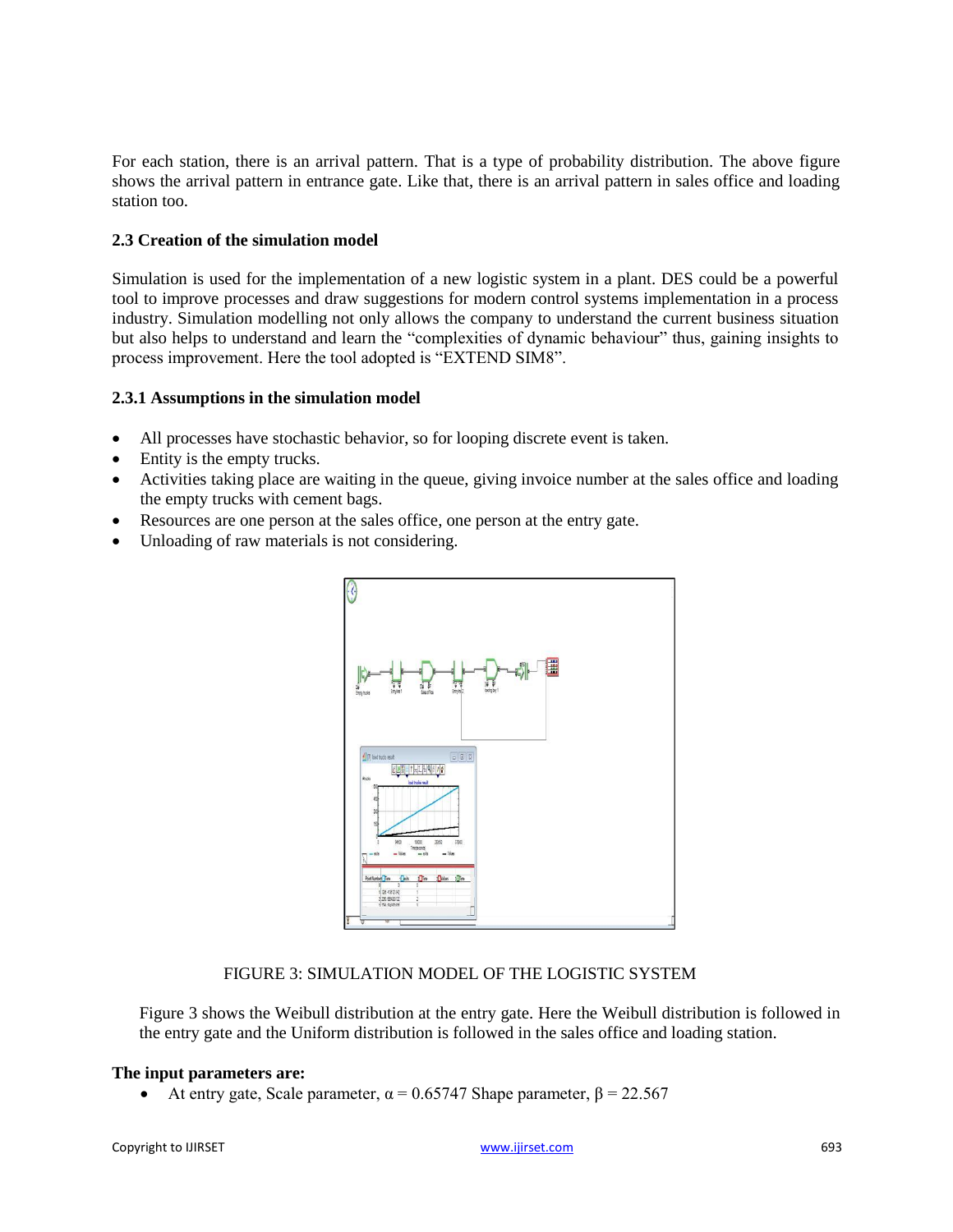- Location parameter,  $\gamma = 3$
- At sales office, Minimum value,  $a = 540$  seconds Maximum value,  $b = 600$  seconds
- At loading station, Minimum value,  $a = 480$  seconds Maximum value,  $b = 810$  seconds

In the simulation model shown in figure 3, (in the output graph), the blue line indicates the number of loaded trucks and the black line shows the queue at the loading station.

#### **Output**

Number of trucks loaded  $= 587$ Queue at the loading station  $= 113$ Queue at the sales office  $=$  nil

Number of trucks loaded in this model is 587. From the output, it is observed that there is a large queue in front of the loading station and there is no queue at the sales office. Large queue can be reduced by providing one more loading facility as shown in the below figure 4.

Here in this system, Weibull distribution is followed in the entry gate and Uniform distribution is followed in the sales office and 2 loading stations.



#### FIGURE 4: MODIFIED MODEL WITH WEIBULL DISTRIBUTION

#### **The input parameters are:**

- At entry gate, Scale parameter,  $\alpha = 0.65747$  Shape parameter,  $\beta = 22.567$
- Location parameter,  $\gamma = 3$
- At sales office, Minimum value,  $a = 540$  seconds Maximum value,  $b = 600$  seconds
- At loading stations, Minimum value,  $a = 480$  seconds Maximum value,  $b = 810$  seconds

#### **Output**

Number of trucks loaded  $= 698$ Queue at the loading station  $=$  nil Queue at the sales office  $=$  nil

In the simulation model shown in figure 4, (in the output graph), the green line indicates the number of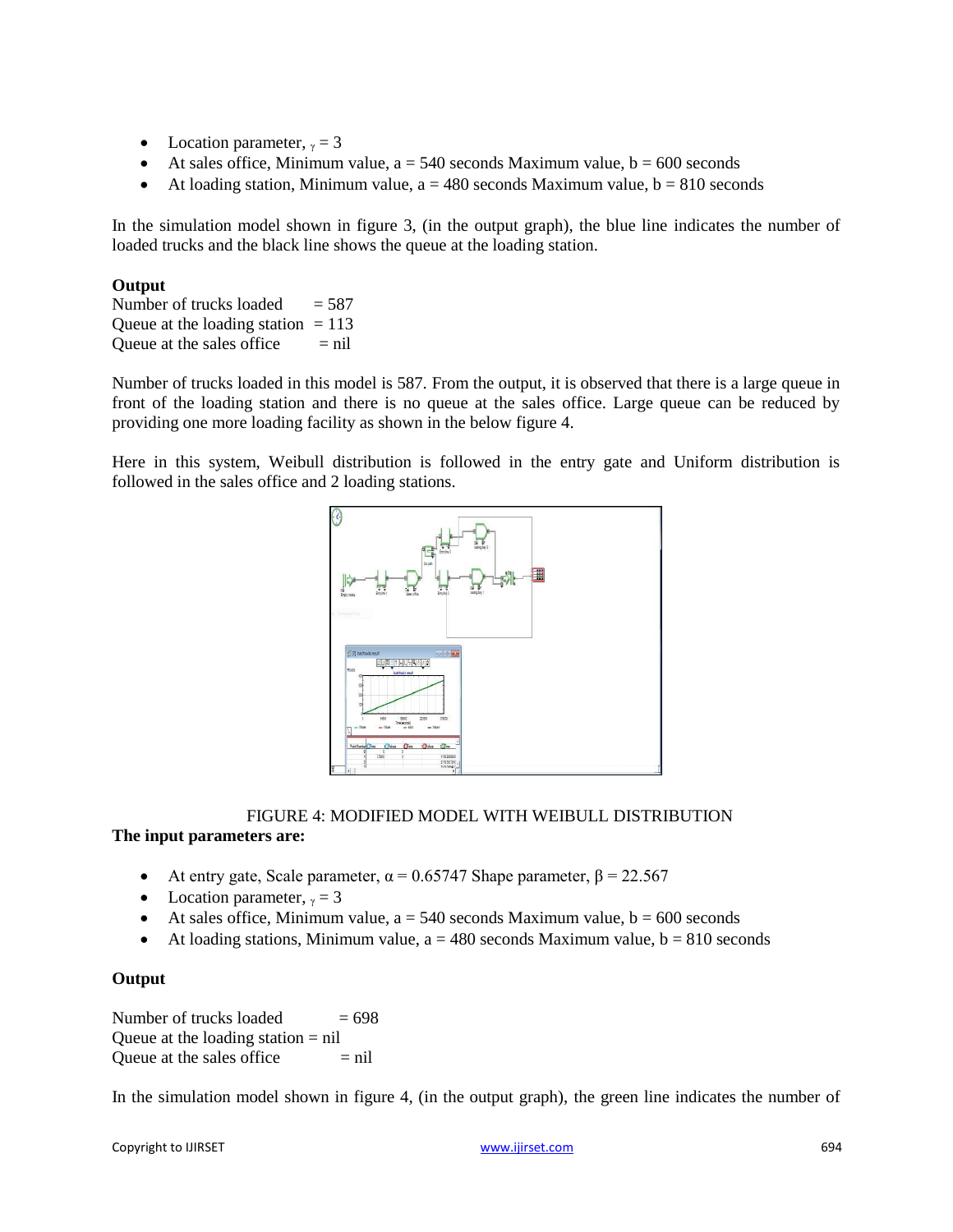loaded trucks. We can see there is no more queue at the loading station. The outflow of trucks is increased from 587 to 698 by adding one more loading station.

#### 2.4 Interpretation of results and implementation

From the result, it is clear that with the present system in the company, it is possible to load cement at an average of 600 trucks per week.There is an average queue of105 trucks. Major queue is at the loading station. But when the system is optimized by adding one more loading station, there is an average of 700 trucks is loaded with cement per week. There is no queue at the loading station too. The optimized truck loading system reduces huge queue in front of the loading station and hence increase the customer satisfaction.

## **3. FINDINGS**

Various findings from the study of outbound logistics system of the company and the simulation models are detailed below. They are:

- From the survey conducted among the truck drivers, it is revealed that about 80% of them are dissatisfied with the company"s outbound logistics management.
- More waiting time for trucks while wagon loading taking place due to absence of infrastructure.
- Inadequate number of facilities/ resources available.
- From the analysis, it is clear that with the present system in the company, it is possible to load cement at an average of 600 trucks per week.
- There is an average queue of 105 trucks. Major queue is at the loading station.
- When the system is optimized by adding one more loading station, there is an average of 700 trucks is loaded with cement per week.
- There is no queue at the loading station too.

## **4. RECOMMENDATIONS**

The company under study is using old procedures in outbound logistics management. This is due to the unavailability of infrastructure as the company is situated in a forest area. Company could not survive with this limited infrastructure during the changing economic scenario of globalization and liberalization. The questionnaire survey reveals that the customers are not satisfied with the company"s logistics management. So there should be a need for change. Some recommendations are given below based on the study for the future growth of the company. They are:

- Provide 2 loading stations including 2 packers for truck loading.
- If at a time 2 loading stations are working parallel, the outflow of trucks can be reduced hence the waiting time of trucks can also be reduced thereby increasing the customer satisfaction.

#### **5. CONCLUSION**

The study of the present outbound logistics management system of the company gives a clear picture about the company"s performance and efficiency in respected areas. The usage of an internal logistic system and discrete event system simulation for the design of this type of factory seems to be a good approach. It is possible to virtually implement a logistic control system to an existing factory and analyze corresponding impact without any type of physical intervention in the real factory. It is also possible to completely design a completely new factory.

The present existing outbound logistics management system is studied and problems are identified. Using